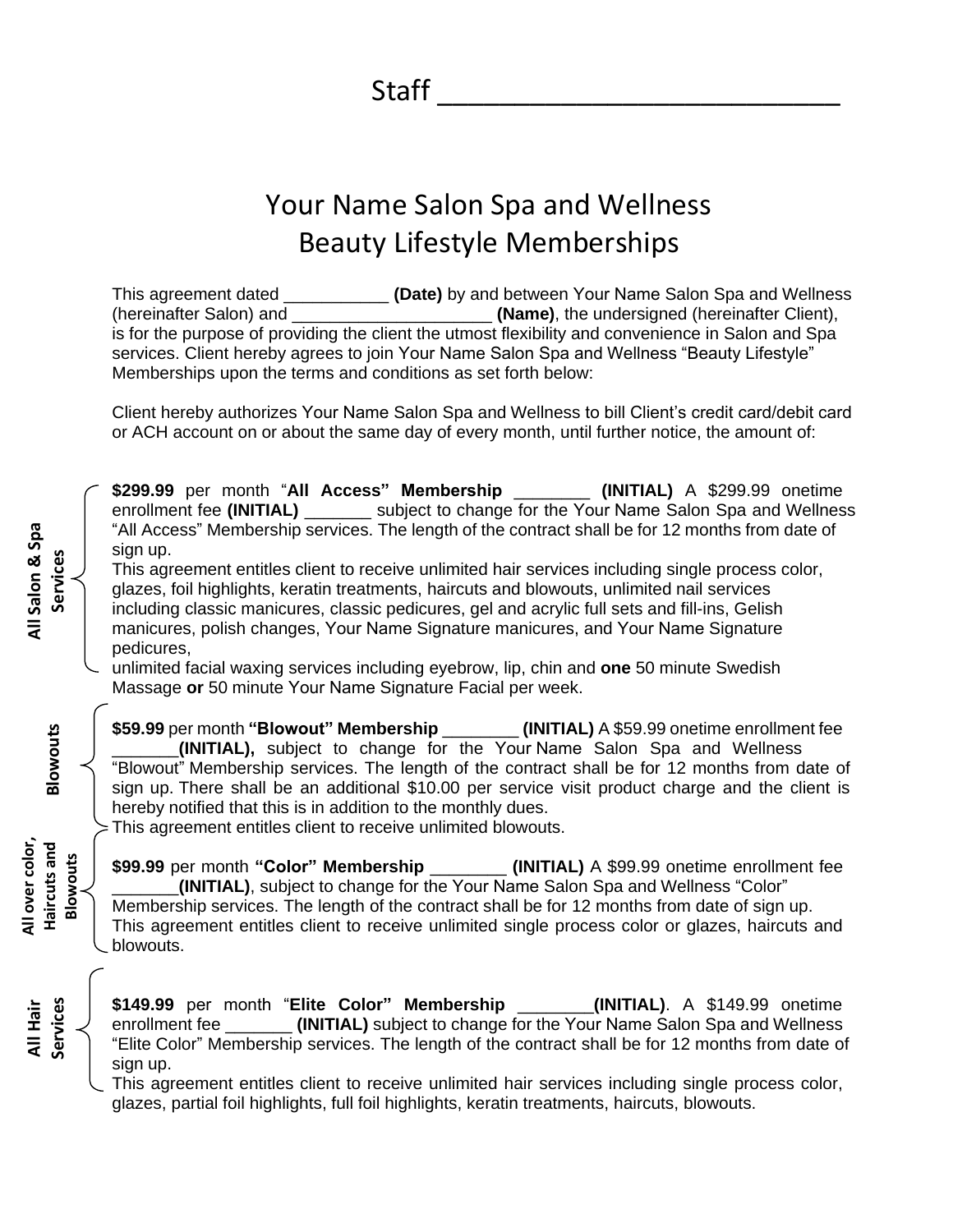| Men's Haircuts            | Trims<br>& Beard    | \$39.99 per month "Men's" Membership _______ (INITIAL) A \$39.99 onetime enrollment<br>(INITIAL), subject to change for the Your Name Salon Spa and Wellness "Men's"<br>fee <b>the contract of the contract of the contract</b> of the contract of the contract of the contract of the contract of the contract of the contract of the contract of the contract of the contract of the contract of the cont<br>Membership services. The length of the contract shall be for 12 months from date of sign up.<br>This agreement entitles client to receive unlimited Men's haircuts and beard trims. |  |  |
|---------------------------|---------------------|----------------------------------------------------------------------------------------------------------------------------------------------------------------------------------------------------------------------------------------------------------------------------------------------------------------------------------------------------------------------------------------------------------------------------------------------------------------------------------------------------------------------------------------------------------------------------------------------------|--|--|
| lieN                      | <b>Enhancements</b> | \$49.99 per month "Nail Enhancement" Membership ________ (INITIAL) A \$49.99<br>onetime enrollment fee _______(INITIAL), subject to change for the Your Name Salon Spa and<br>Wellness "Nail Enhancement" Membership services. The length of the contract shall be for 12<br>months from date of sign up.<br>This agreement entitles client to receive unlimited acrylic and gel fill-ins, Gelish manicures, polish<br>changes and nail repairs.                                                                                                                                                   |  |  |
| Manicures &               | Pedicures           | \$69.99 per month "Pretty Hands and Feet" Membership _________(INITIAL) A \$69.99<br>onetime enrollment fee _______(INITIAL), subject to change for the Your Name Salon Spa and<br>Wellness "Pretty Hands and Feet" Membership services. The length of the contract shall be<br>for 12 months from date of sign up.<br>This agreement entitles client to receive unlimited classic manicures, classic pedicures and polish<br>changes.                                                                                                                                                             |  |  |
| All Nail                  | Services            | \$99.99 per month "Elite Nail" Membership ________ (INITIAL) A \$99.99 onetime enrollment<br>(INITIAL), subject to change for the Your Name Salon Spa and Wellness "Elite<br>fee _______<br>Nail" Membership services. The length of the contract shall be for 12 months from date of sign<br>up. This agreement entitles client to receive unlimited Your Name Signature manicures, Your<br>Name Signature pedicures, acrylic and gel full sets and fill-ins, Gelish manicures, polish<br>changes and nail repairs.                                                                               |  |  |
| Massage & Facials         |                     | \$149.99 per month "VIP Spa" Membership ________ (INITIAL) A 149.99 onetime<br>enrollment fee ______(INITIAL), subject to change for the Your Name Salon Spa and<br>Wellness "VIP Spa" Membership services. The length of the contract shall be for 12 months<br>from date of sign up. This agreement entitles client to receive one 50-minute Swedish<br>Massage or 50 minute Your Name Signature Facial per week.                                                                                                                                                                                |  |  |
|                           |                     | \$99.99 per month "Spa" Membership ________ (INITIAL) A \$99.99 onetime enrollment<br>(INITIAL), subject to change for the Your Name Salon Spa and Wellness "Spa"<br>fee<br>Membership services. The length of the contract shall be for 12 months from date of sign up.<br>This agreement entitles client to receive two 50-minute spa treatments per month<br>(choice of 50-minute Swedish Massage and/or 50 minute Your Name signature Facial)                                                                                                                                                  |  |  |
| Esthetic<br>Facial Waxing | Services            | \$199.99 per month "Elite Esthetic" Membership<br>(INITIAL) A \$199.99 onetime<br>(INITIAL), subject to change for the Your Name Salon Spa and<br>enrollment fee __<br>Wellness<br>"Elite Esthetic" Membership services. The length of the contract shall be for 12 months from<br>date of sign up.<br>This agreement entitles client to receive unlimited 50 minute facials, microdermabrasion<br>(subject to safety limitations), facial laser treatments (subject to safety limitations), and<br>facial waxing.                                                                                 |  |  |
|                           | Services            | \$39.99 per month "Waxing" Membership ________(INITIAL) A \$39.99 onetime enrollment<br>(INITIAL), subject to change for the Your Name Salon Spa and Wellness "Waxing"<br>tee<br>Membership services. The length of the contract shall be for 12 months from date of sign up.<br>This agreement entitles client to receive unlimited waxing including eyebrow, lip and<br>chin.                                                                                                                                                                                                                    |  |  |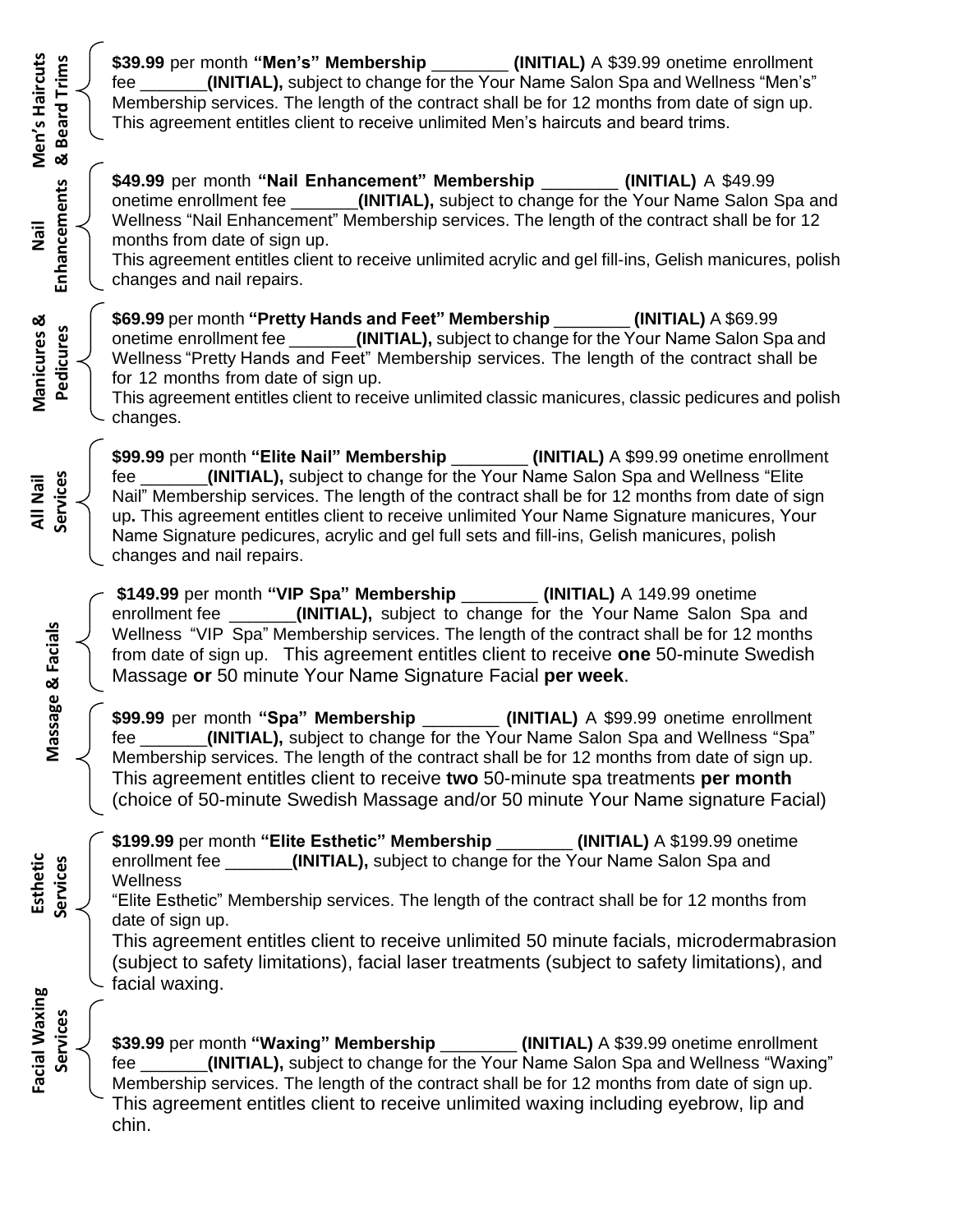**\$99.99** per month **"Elite waxing" Membership** \_\_\_\_\_\_\_\_ **(INITIAL)** A \$99.99 onetime enrollment fee \_\_\_\_\_\_\_**(INITIAL),** subject to change for the Your Name Salon Spa and Wellness "Elite Waxing" Membership services. The length of the contract shall be for 12 months from date of sign up. This agreement entitles client to receive unlimited waxing services.

**\$89.99** per month **"Spray Tan" Membership** \_\_\_\_\_\_\_\_ **(INITIAL)** A \$89.99 onetime enrollment fee \_\_\_\_\_\_\_**(INITIAL),** subject to change for the Your Name Salon Spa and Wellness "Spray Tan" Membership services. The length of the contract shall be for 12 months from date of sign up. This agreement entitles client to receive unlimited spray tans.

**\$399.99** per month **"Your Name Medi-Spa" Membership**\_\_\_\_\_\_\_\_ **(INITIAL)** A \$399.99 onetime enrollment fee \_\_\_\_\_\_\_**(INITIAL),** subject to change for the Your Name Salon Spa and **Wellness** 

"Your Name Medi-Spa" Membership services. The length of the contract shall be for 12 months from date of sign up.

This agreement entitles client to unlimited Facial Fillers and Dysport/Botox (subject to safety limitations).

**All Services All Services**

**All Waxing Services**

**All Waxing** 

**Spray Tanning**

**Botox and Fillers**

> **\$999.99** per month "**Your Name Elite" Membership** \_\_\_\_\_\_\_\_ **(INITIAL)** A \$999.99 onetime enrollment fee \_\_\_\_\_\_\_**(INITIAL),** subject to change for the Your Name Salon Spa and Wellness "Your Name Elite" Membership services. The length of the contract shall be for 12 months from date of sign up.

> This agreement entitles client to receive Unlimited access to all services Your Name Salon Spa and Wellness offers (subject to safety limitations) (excludes extensions).

\*All "Beauty Lifestyle" Members receive a **10% discount** off of products as well as any additional upgrade or salon and spa service that is not included in their membership.

Your Name Salon Spa and Wellness reserves the right to change the monthly rate at any time and from time to time only after 30 days' prior written notice of such rate change to client, at which time client may cancel the contract. Client reserves the right to NOT RENEW the contract with **60 days' written notice** to Your Name Salon Spa & Wellness **prior to the expiration of the contract**. Client agrees the contract will **automatically renew for additional periods of 12 months if no written cancelation is received.** 

These services will be provided by Your Name Salon Spa and Wellness upon request. Client agrees to use reasonable judgment in determining their "Membership" service needs. Services are subject to safety limitations. Client agrees that these services are subject to salon/spa professional's availability and technician preference may be affected by availability. Client acknowledges that there are no standing appointments available under this membership and the client can make no more than two appointments in advance. Your Name Salon Spa and Wellness will make every attempt to accommodate each member for at least two visits per month but makes no guarantee due to technician availability.

Your Name Salon Spa and Wellness hereby agrees to accommodate Client to the best of its ability in scheduling "Membership" appointments and services. In the event that a salon/spa professional and/or time of client's choosing are not available, Client hereby agrees to allow alternate salon/spa professional to perform "Membership" services when Client's standard technician is not available to perform such services for Client.

Client acknowledges that "Membership" services are restricted to the specific membership they joined and Client hereby acknowledges any additional services requested by Client and performed during Client's service; including but not limited to highlights, enzyme peels, hot stone massage, etc., will be billed to client separately and paid at time of service.

Client acknowledges and agrees that Your Name Salon Spa and Wellness may, from time to time, require a change of a Client's "Membership" appointment and/or salon/spa technician, (at Your Name Salon Spa and Wellness' discretion) to best fulfill its obligation to Client under this agreement, and Your Name Salon Spa and Wellness hereby agrees to attempt to notify and accommodate Client in such rescheduling to facilitate Client's "Membership" needs.